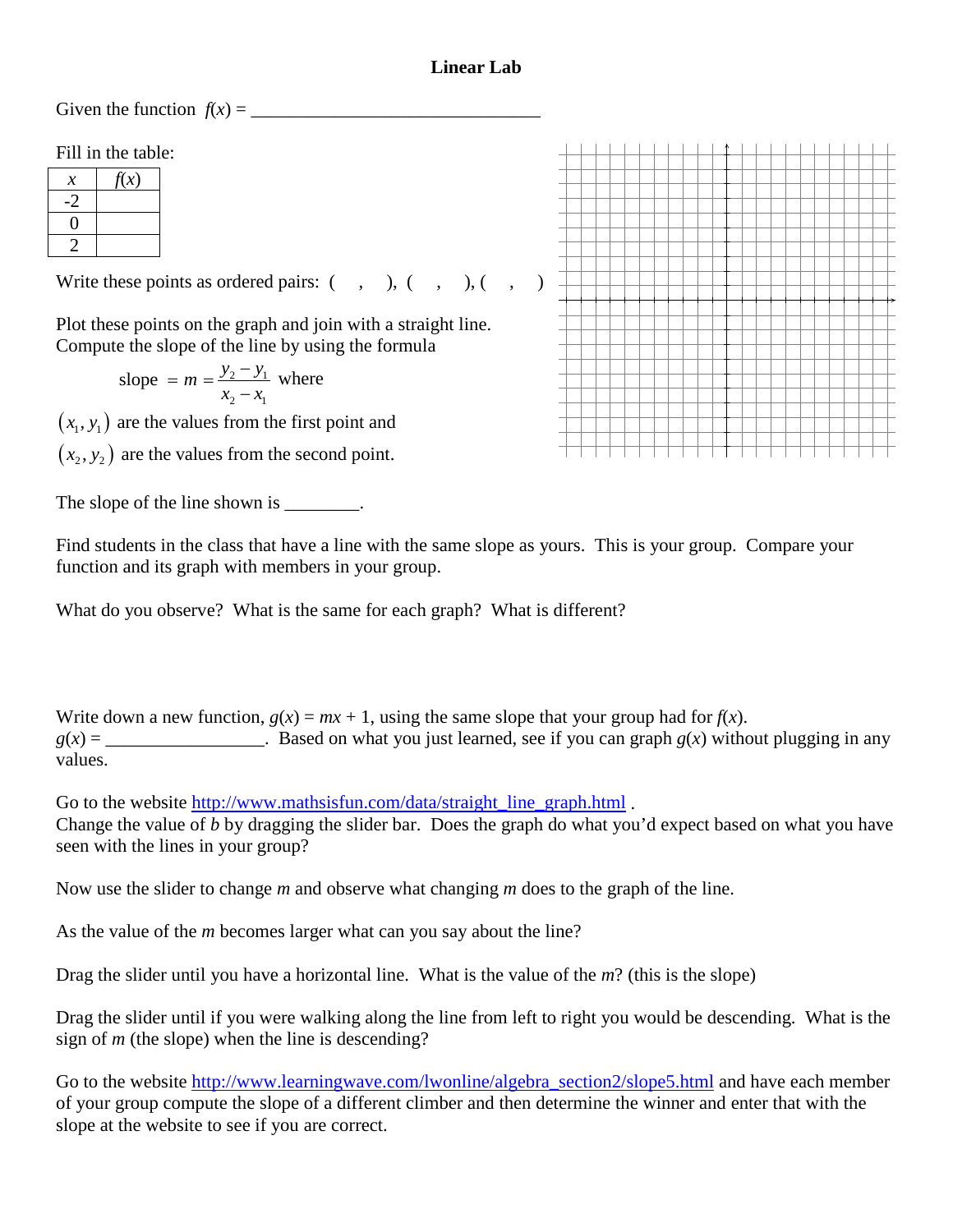## MORE IDEAS ABOUT SLOPE



When you move **down**, since you are decreasing, you need a **negative sign** the number because you are subtracting from the *y* value where you started.



To get from R to S, you move \_\_\_\_\_\_\_\_\_ slope =  $\frac{\Box}{\Box}$ right.



To get from Q to T, you move \_\_\_\_\_\_  $slope = \boxed{\boxed{\phantom{a}}$ <br>units **down** and \_\_\_\_ units to the right.



What relationship do you see between the two slopes?







 $Right:$  $slope =$ 

 $Right:$  $slope =$